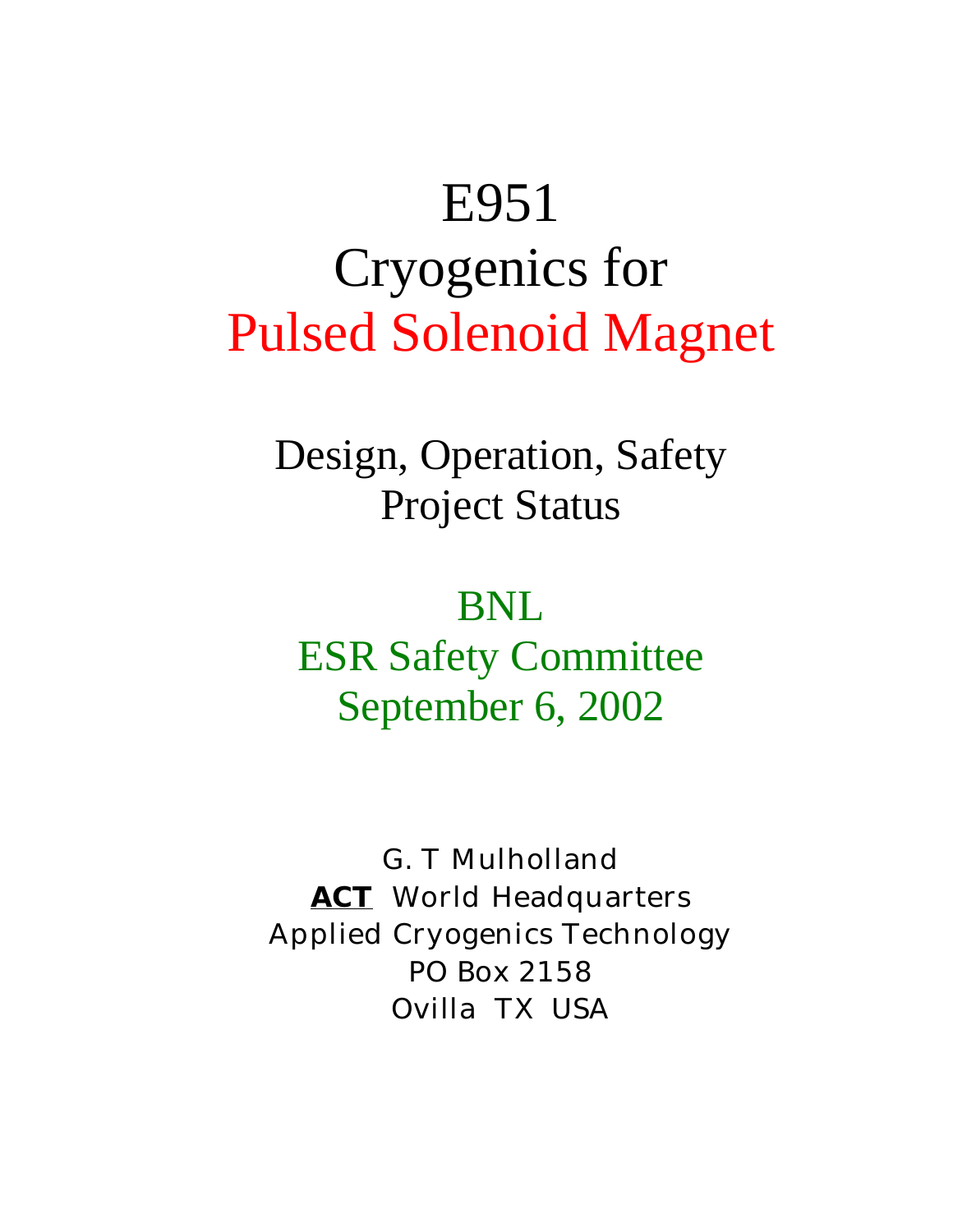E951 Physics: Harold Kirk Solenoid, Cryostat Design: MIT, Peter Titus Magnet Design: Bob Weggel

## Cryo-Design Issues: *ACT*, G. T. Mulholland

- Components
- 1). Pulsed Solenoid Magnet
- $2)$ . LN<sub>2</sub> Storage Dewar: 5.88 kgal.
- 3). Vacuum Pumps, Ambient HEs
- 4). GHe Circulator/HE
- 5). LH<sub>2</sub> Storage Dewar: 14 kgal.
- 6). Interconnections
	- a). VJ lines, valves
	- b). LN<sub>2</sub> Trailer Fill station
	- c). LH<sub>2</sub> Trailer Fill station
		- i).  $LH_2$  P&P plumbing
		- ii). GN<sub>2</sub> Purged vent stack
- 7). Cryogenic Controls
	- a). Physical
	- b). Automatic
		- i). Alarms, pager
		- ii). Interlocks
- 8) Gas Sensors
	- a). Oxygen (cave)
	- b). Hydrogen  $(H<sub>2</sub>$  areas)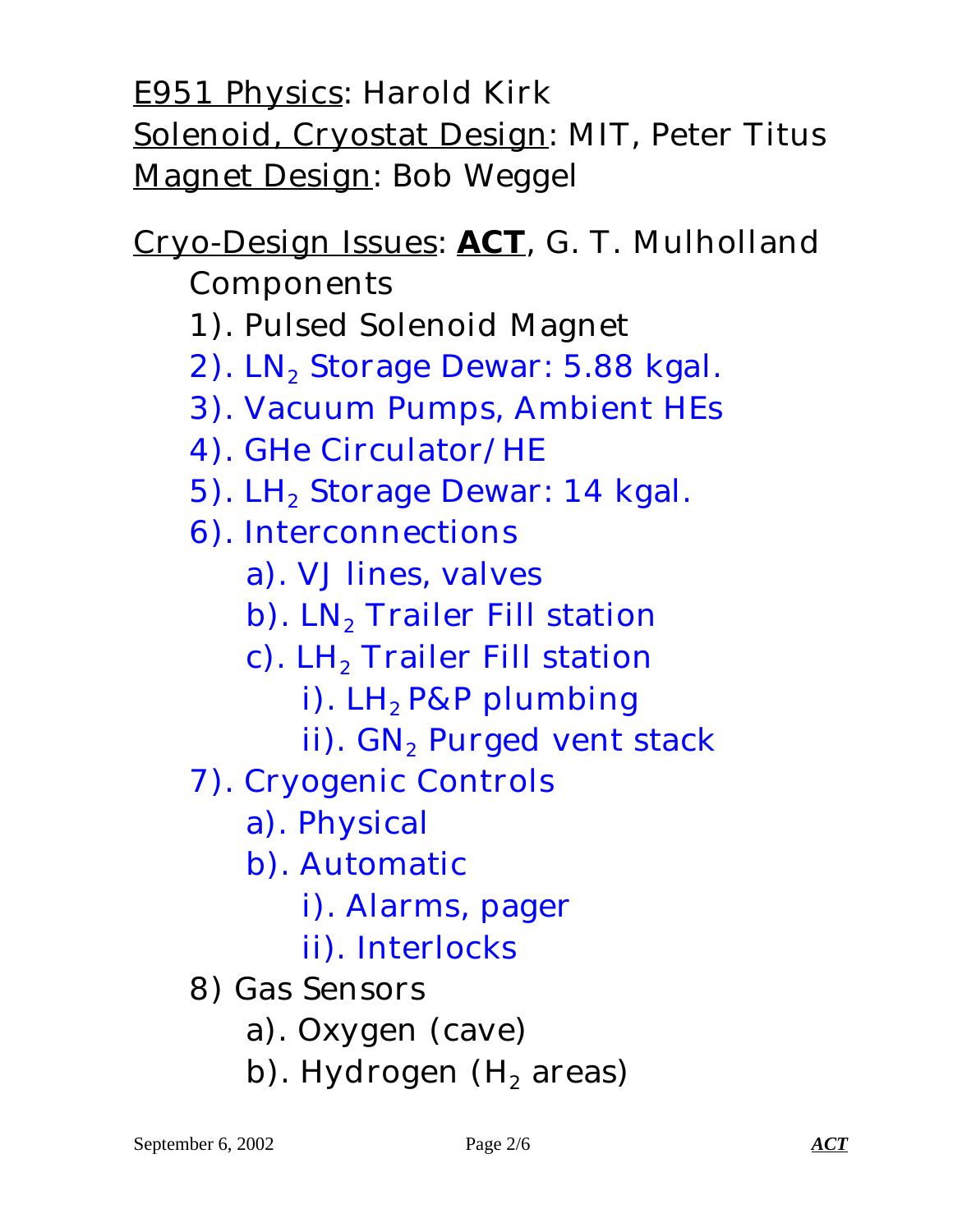Operating Modes: Field, Cooled by,

- 1. 5T:  $LN<sub>2</sub>$  direct,
- 2. 10T: pumped  $LN_2$  direct,
- 3. 5T: GHe cooled by  $LN_2$ .
- 4. 10T: GHe cooled by pumped  $LN_2$ .
- 5. 15T: GHe cooled  $LH_2$ .

Max. Dynamic Loading:  $15T$ . LH<sub>2</sub> Operation

- $\mathrm{LH}_2$  Dynamics
- 1). Dynamic: 15.0 MJ/pulse (+54K) Peak =  $54*5.5j/gK*100 g/s = 29.7 kW$
- 2). 30-minute repetition-rate (spec.)
- 3). 15.0/(30\*60)= 8.33 kW average
- 4). Background ca.  $= 1.66$  kW
- 5). LH<sub>2</sub> avg. dynamic consumption rate;  $(10 \text{ kW}/(445.4j/g))$ \* $(3600 \text{ (s/h)}/71 \text{ g/l})$
- $= 1138.4$  lph  $= 300$  gph

5). LH<sub>2</sub> Dewar use: 14 kgal., dynamic  $Hrs/Dewar = 14,000/300$  gph = 46.7 h 46.7/8=5.8 (8-hr op. shifts/Dewar) 6). LH<sub>2</sub> Dewar use: 14 kgal., standby  $Hrs/Dewar = 14,000/50$  gph = 280 h 280/8=35 (8-hr standby shifts/Dewar)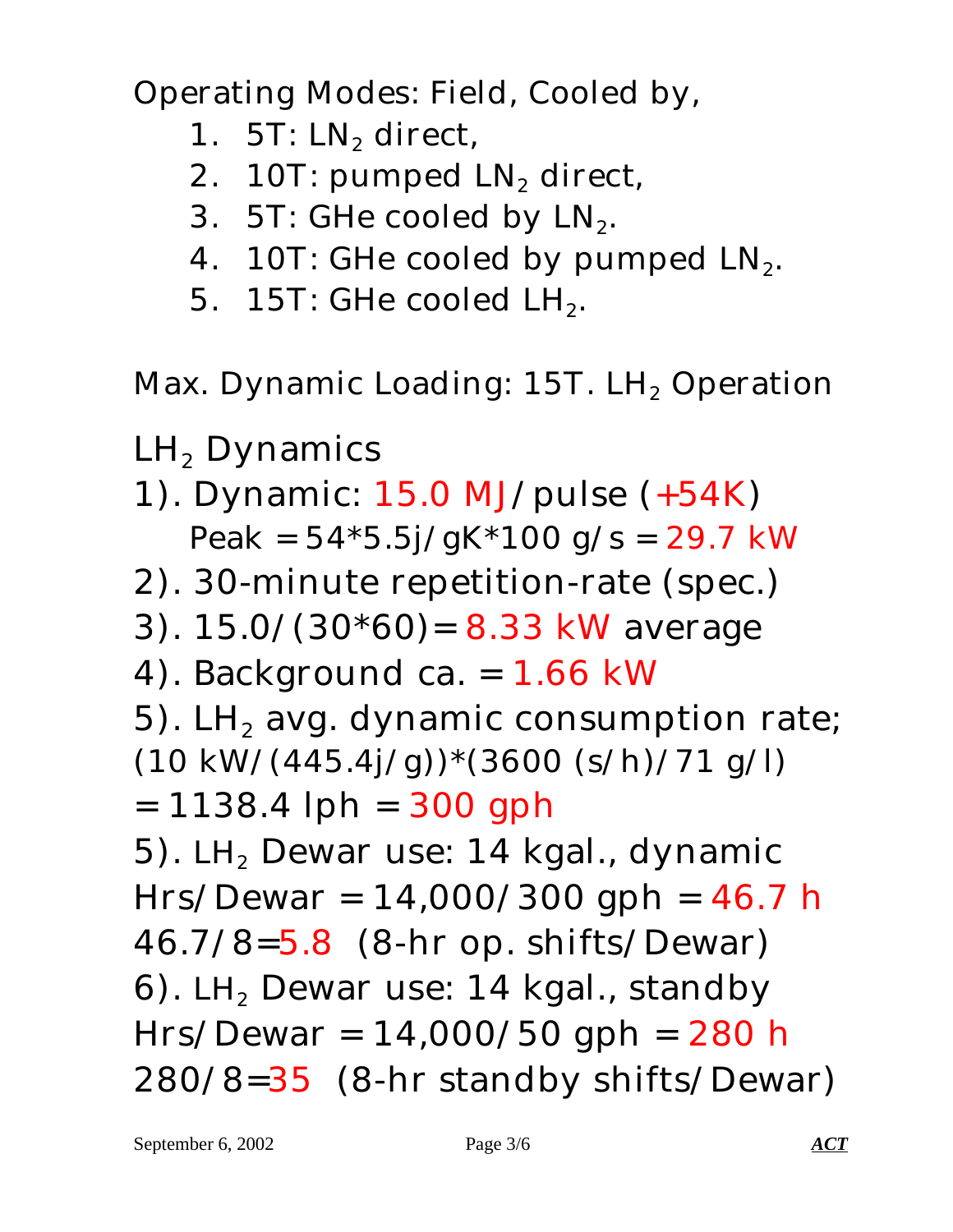Discussion:

- 1) Equipment Mode Block Diagrams (3)
- 2) A3 Beam Line Equipment Layout (1)
- 3) General Arrangement (Schematic, 1)
- 4) Pulsed Solenoid Magnet Excerpt (1)
- 5) Circulator/HE Excerpt (2)
- 6) GOP flow diagram examples (2)
- 7) Safety considerations
	- a) Equipment
		- i) 14 k gallon LH<sub>2</sub> Dewar (140 psig)
		- ii)  $5.88$  k gallon  $LN<sub>2</sub>$  Dewar (65 psig)
		- iii) PSM Cryostat (MIT, later)
		- iv) Circulator Bath (DA=300 psig, new set pressure = 4 atmos.)
		- v) GHe Circuit (B31.3 DA=200 psig)
		- vi) Interconnecting piping (150/200 psig)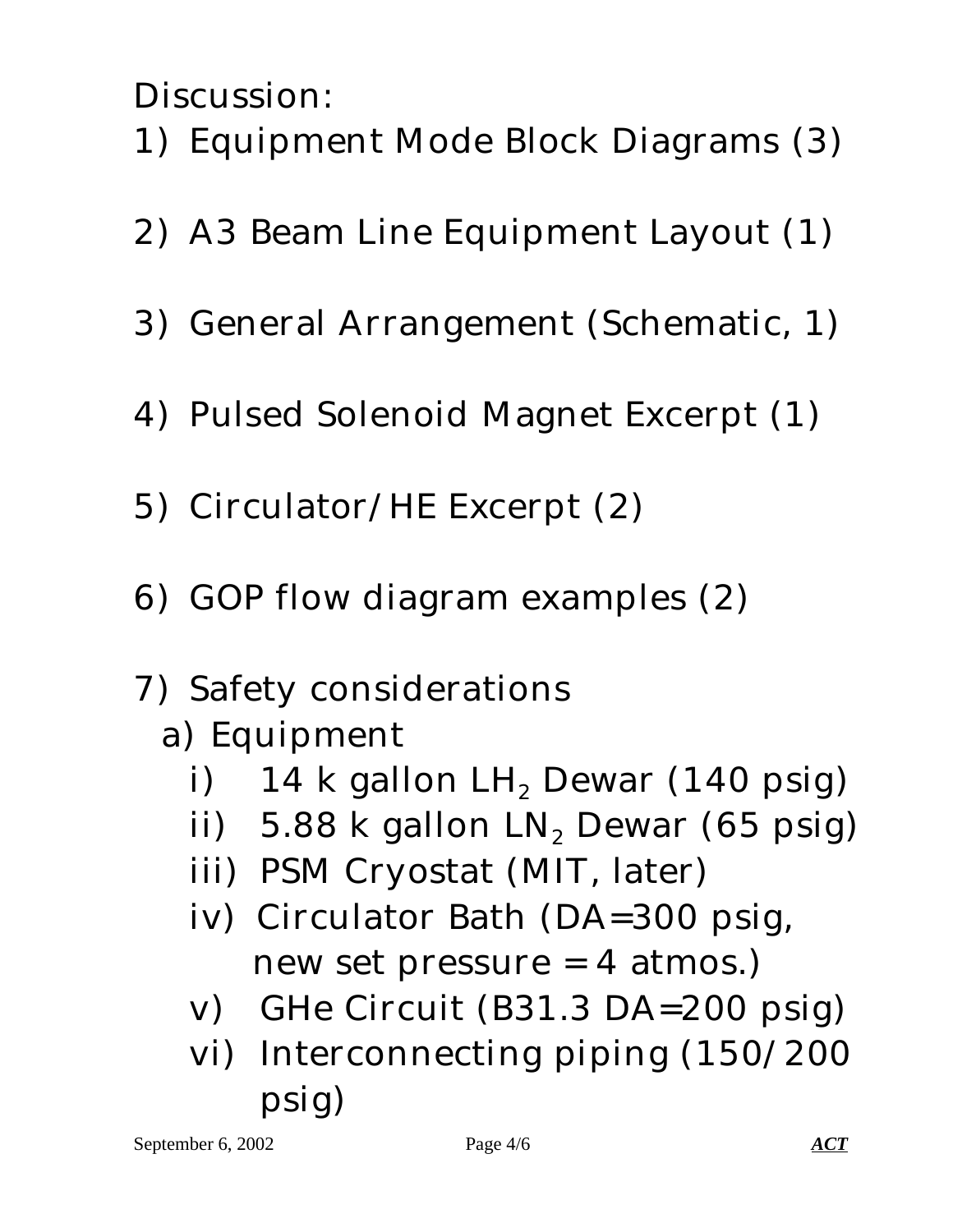- b) Equipment Design, Siting
	- i) BNL OHSG, Special Precautions for Locations Containing Flammable Atmospheres 4.12.0
	- ii) BNL ESH, 5.1.0 Non Flammable Cryogenic Liquids, Rev.2
	- iii) BNL OHSG, Flammable Cryogenic Liquids 5.2.0
	- iv) NFPA 50B, Standard for Liquefied Hydrogen Systems at Consumer Sites, 1999 NFPA
	- v) CGA G-5.4-2001, Standard for Hydrogen Piping Systems at Consumer Locations, 2nd Edition
	- vi) CGA G-5.5-1996, Hydrogen Vent Systems, 1<sup>st</sup> Edition.

vii) Others?

### (more)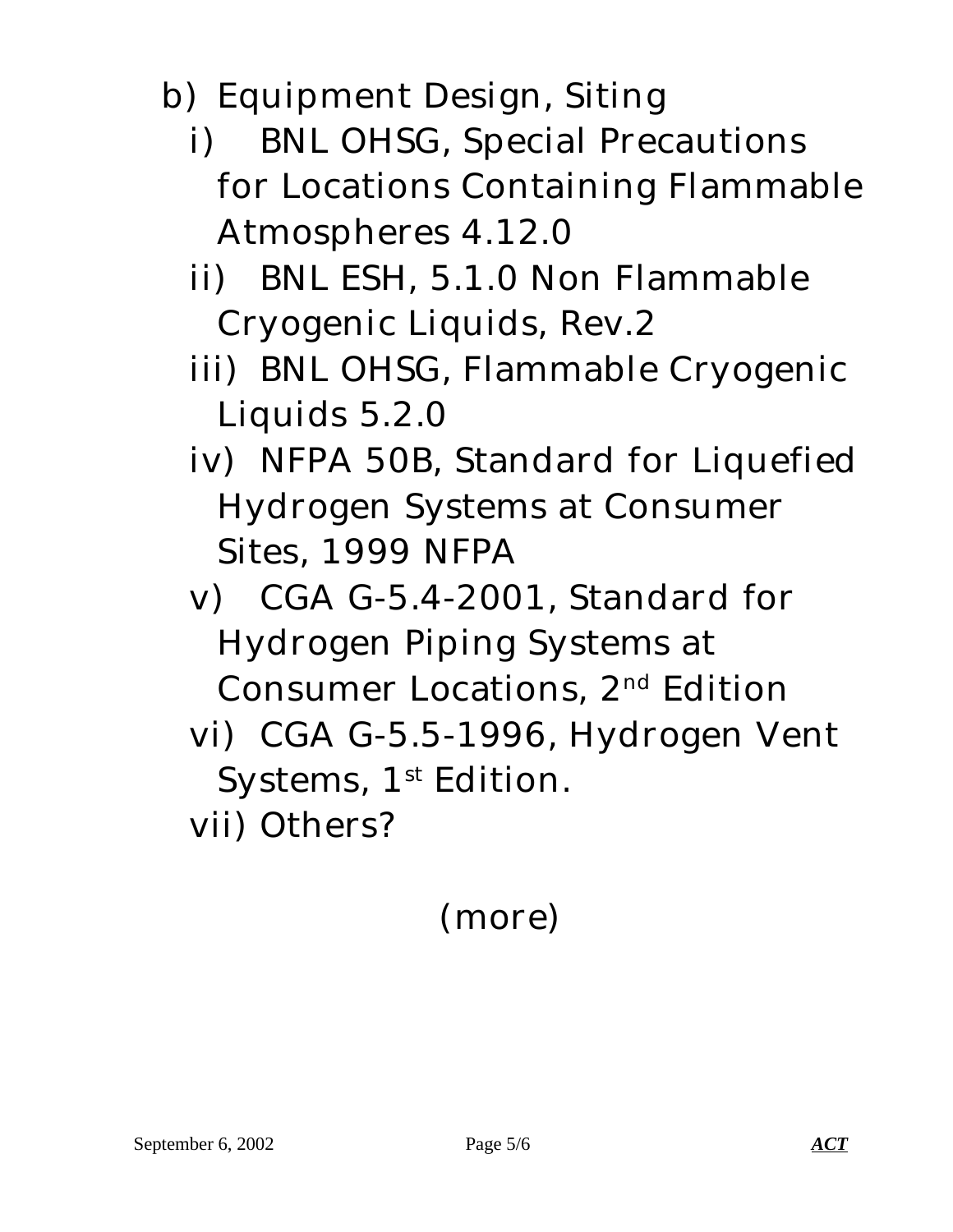#### 8) Final System Documentation

- a) Configuration Documented
- b) Safety Issues Documented i)FEA
- c) Pressure Test Plans Documented
- d) Operating Procedures Complete
- e) Final CSC, ESR reviews
- f) Final System Details Documented

\*\*\*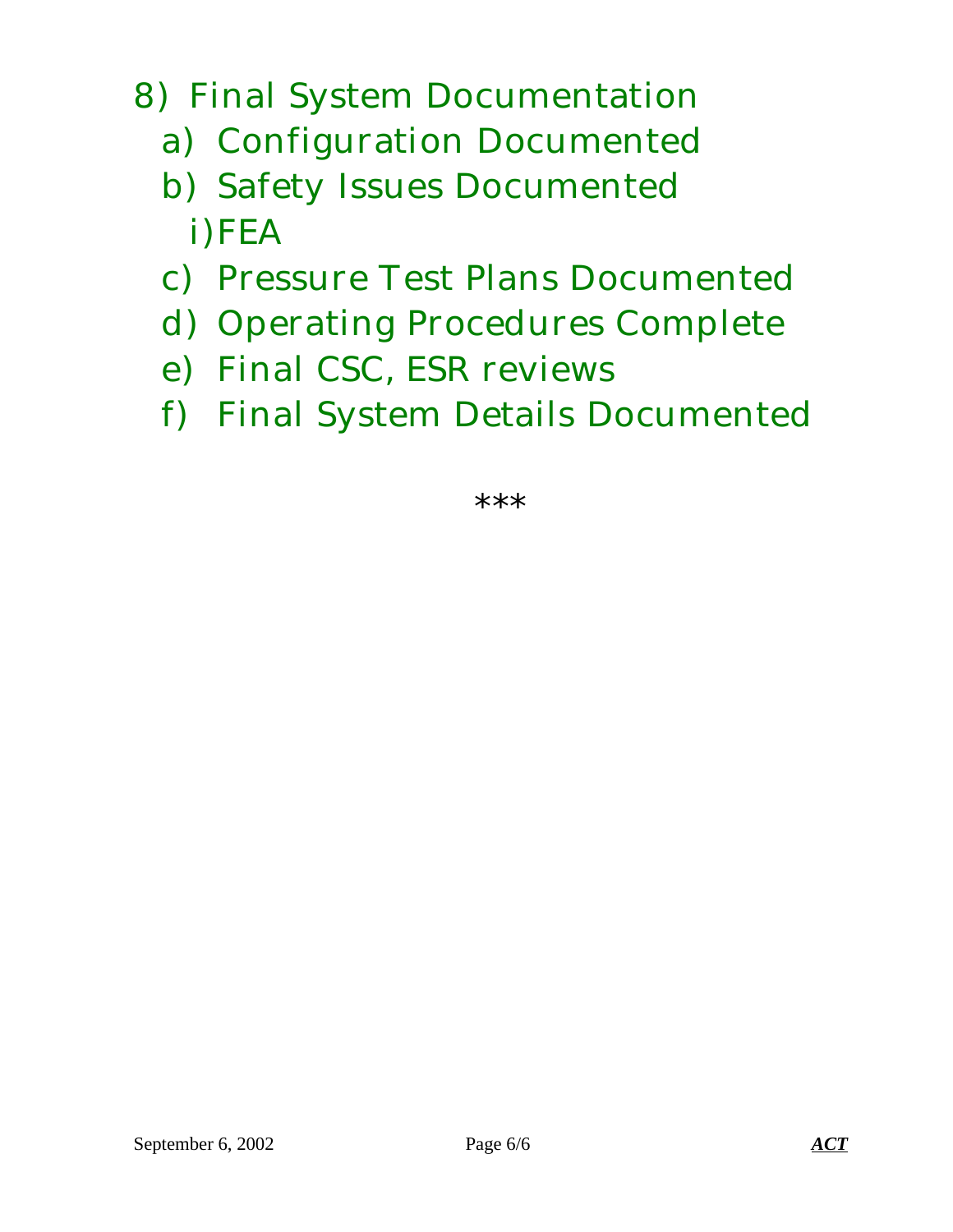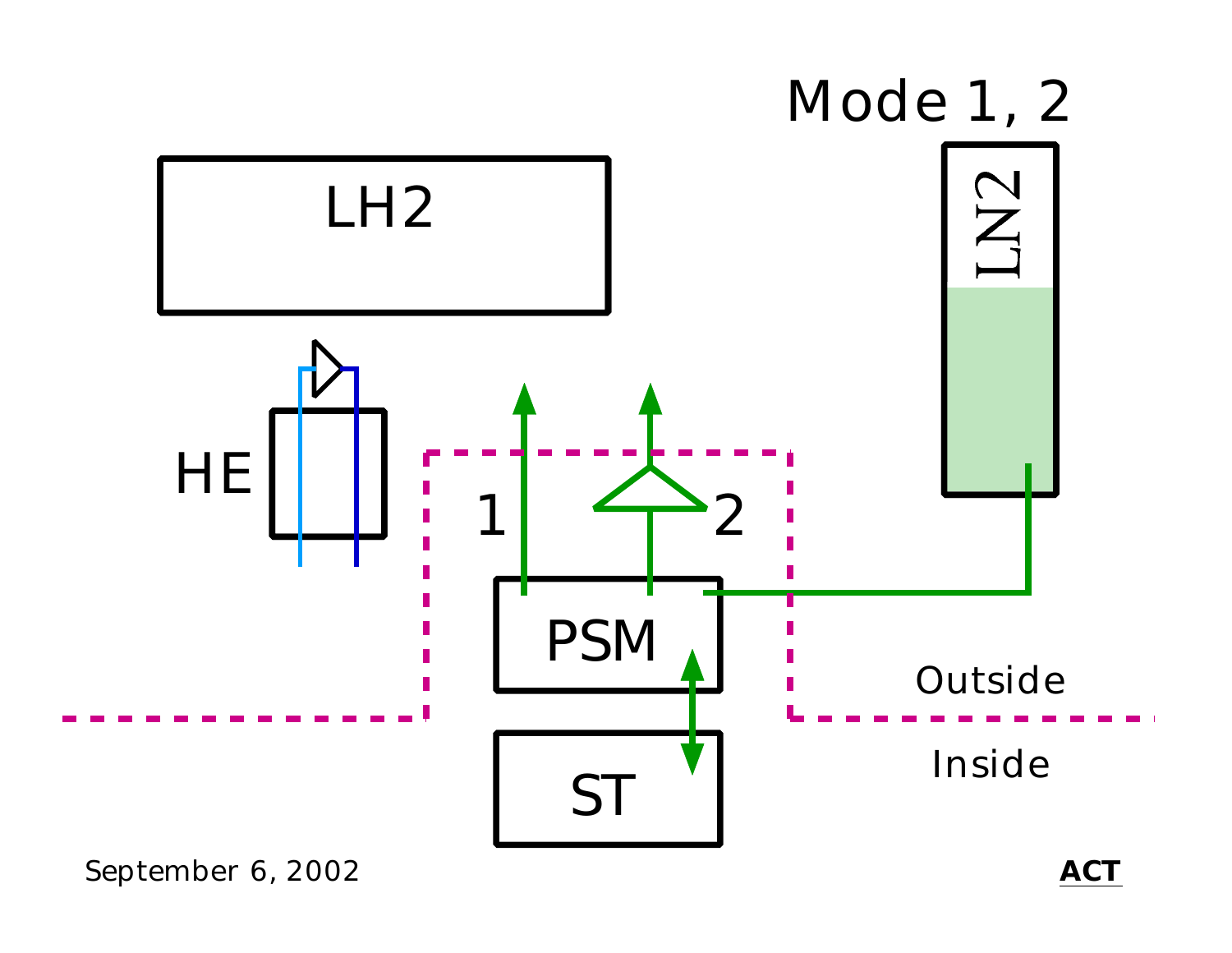

September 6, 2002 *ACT*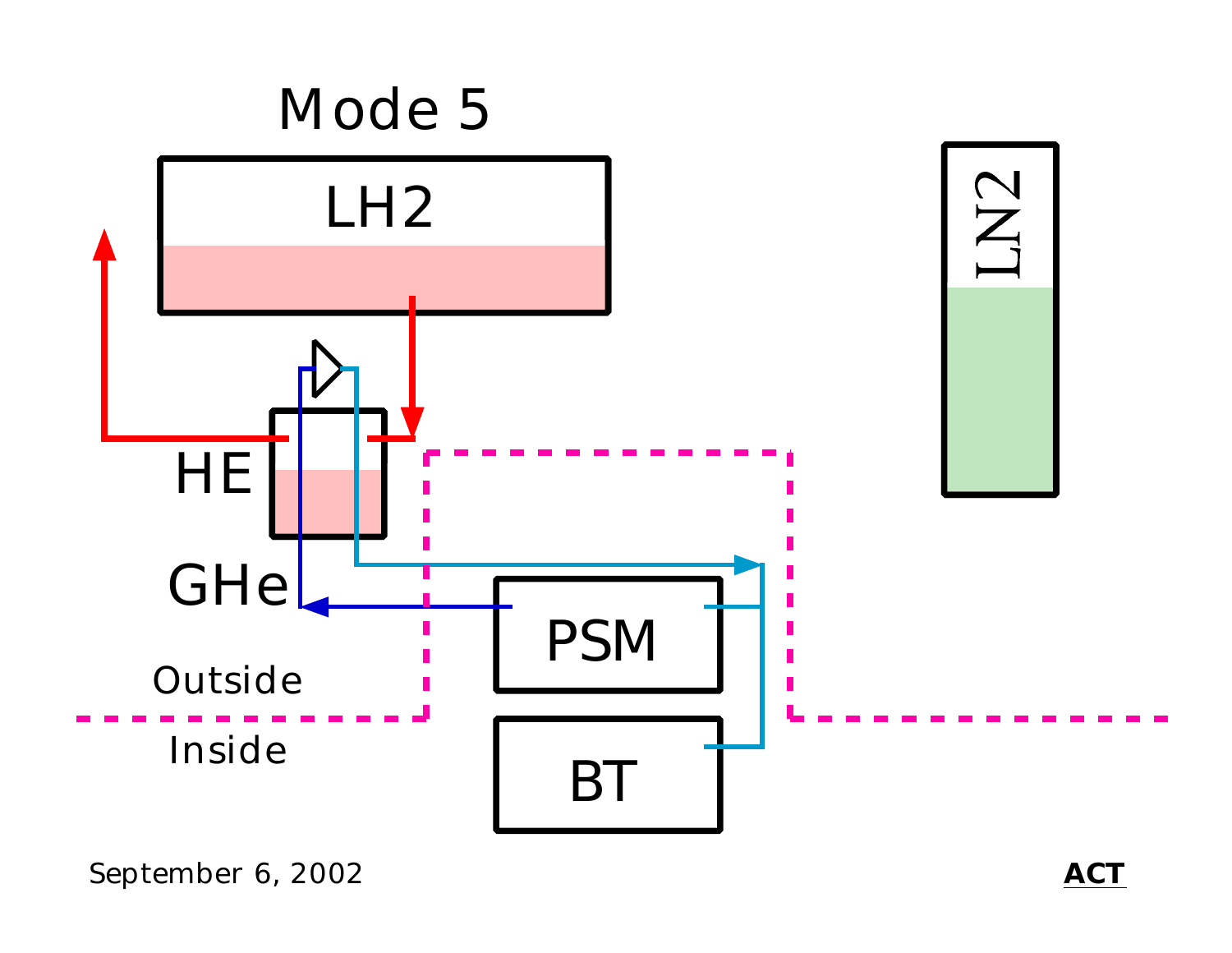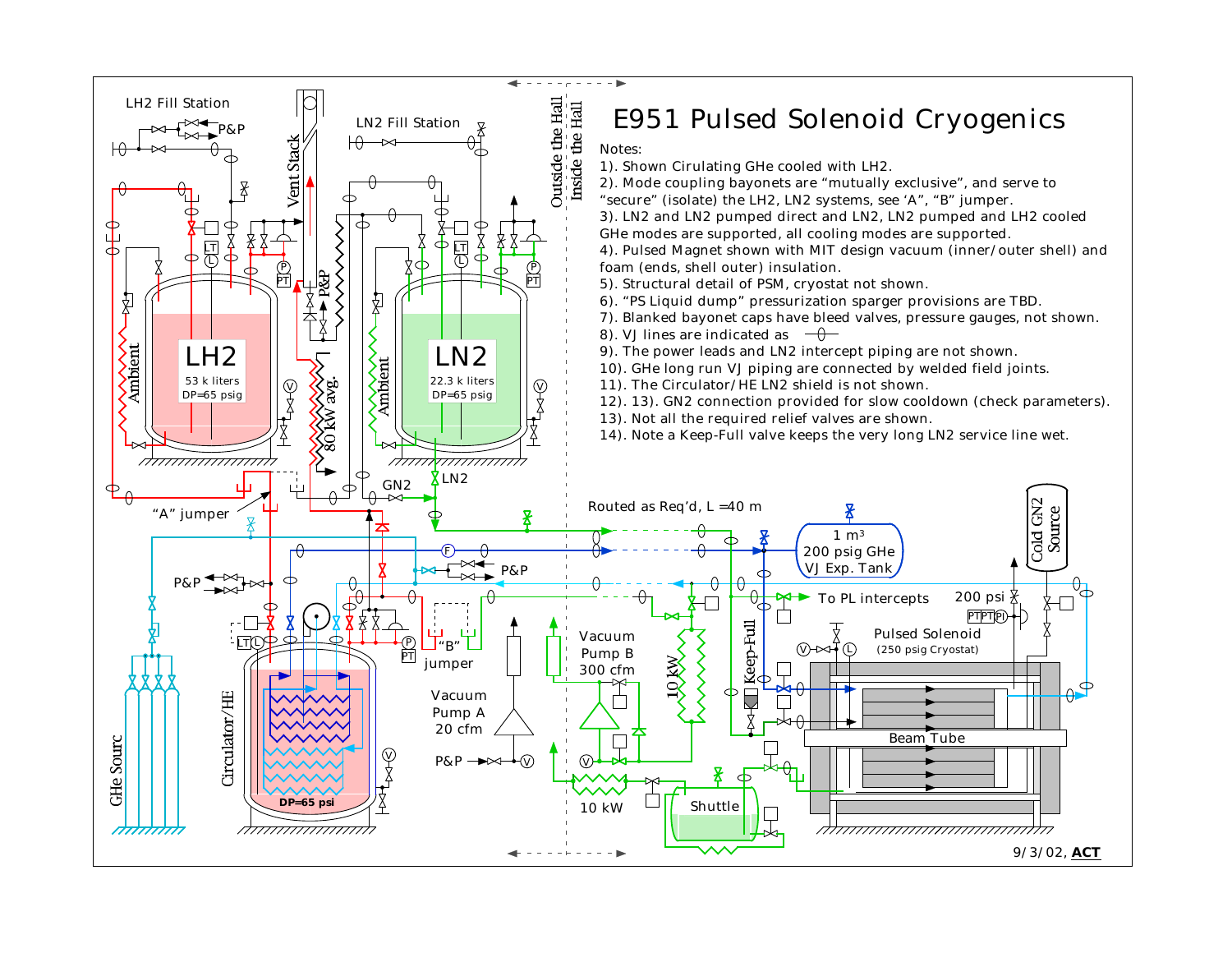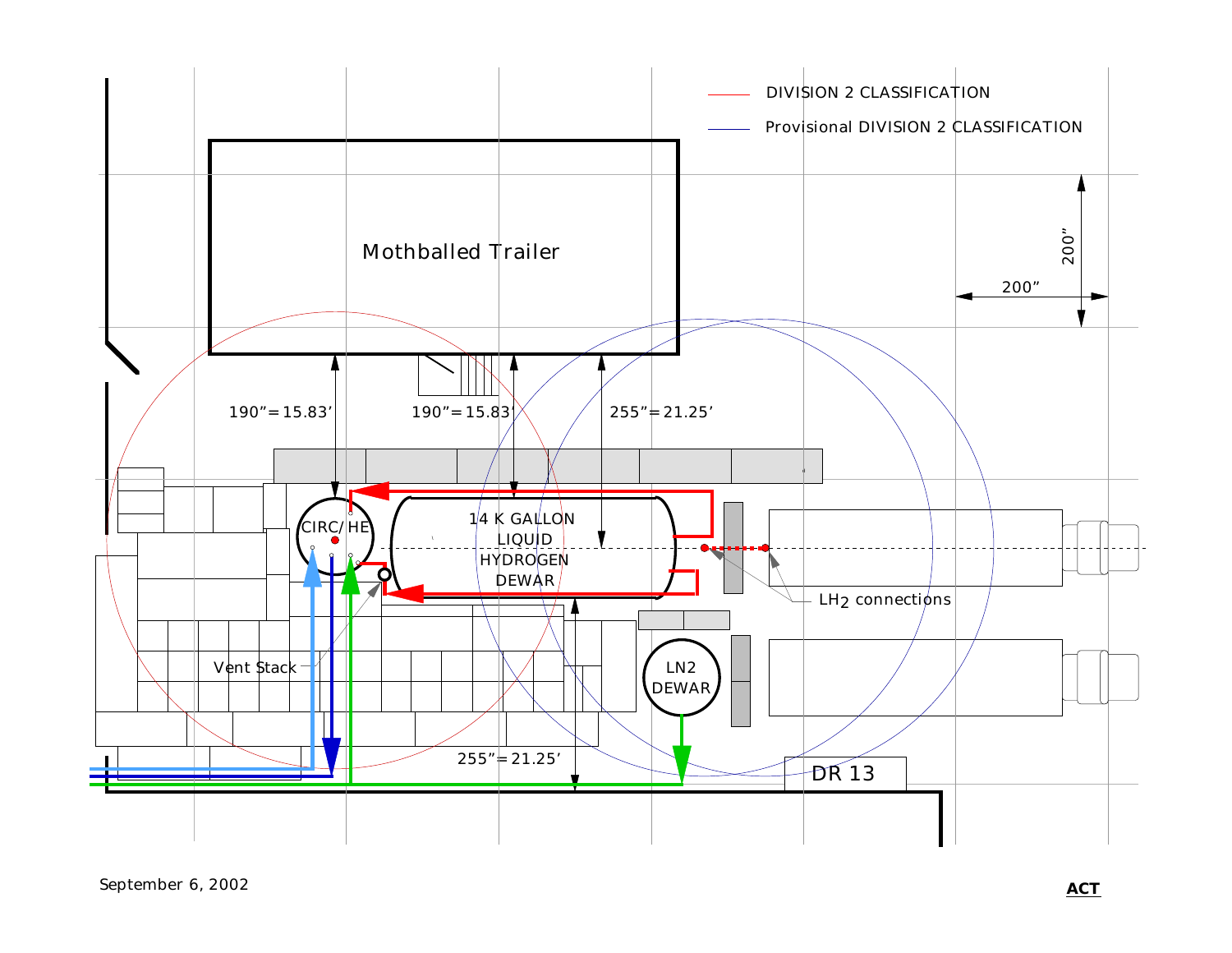#### E951 Major Interconnections and Line, Ambient Heater, Heater, Vacuum Pump Sizes, Etc.

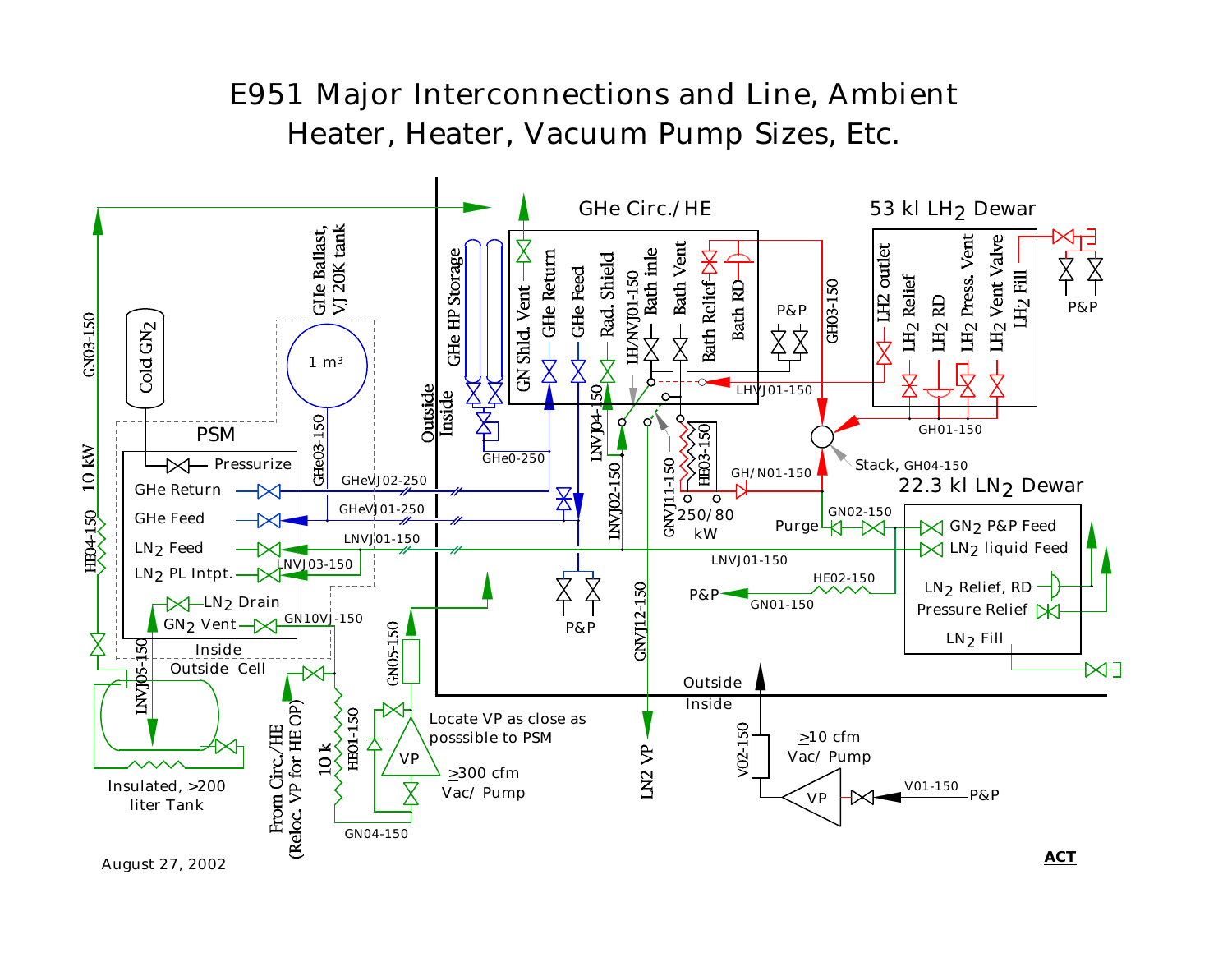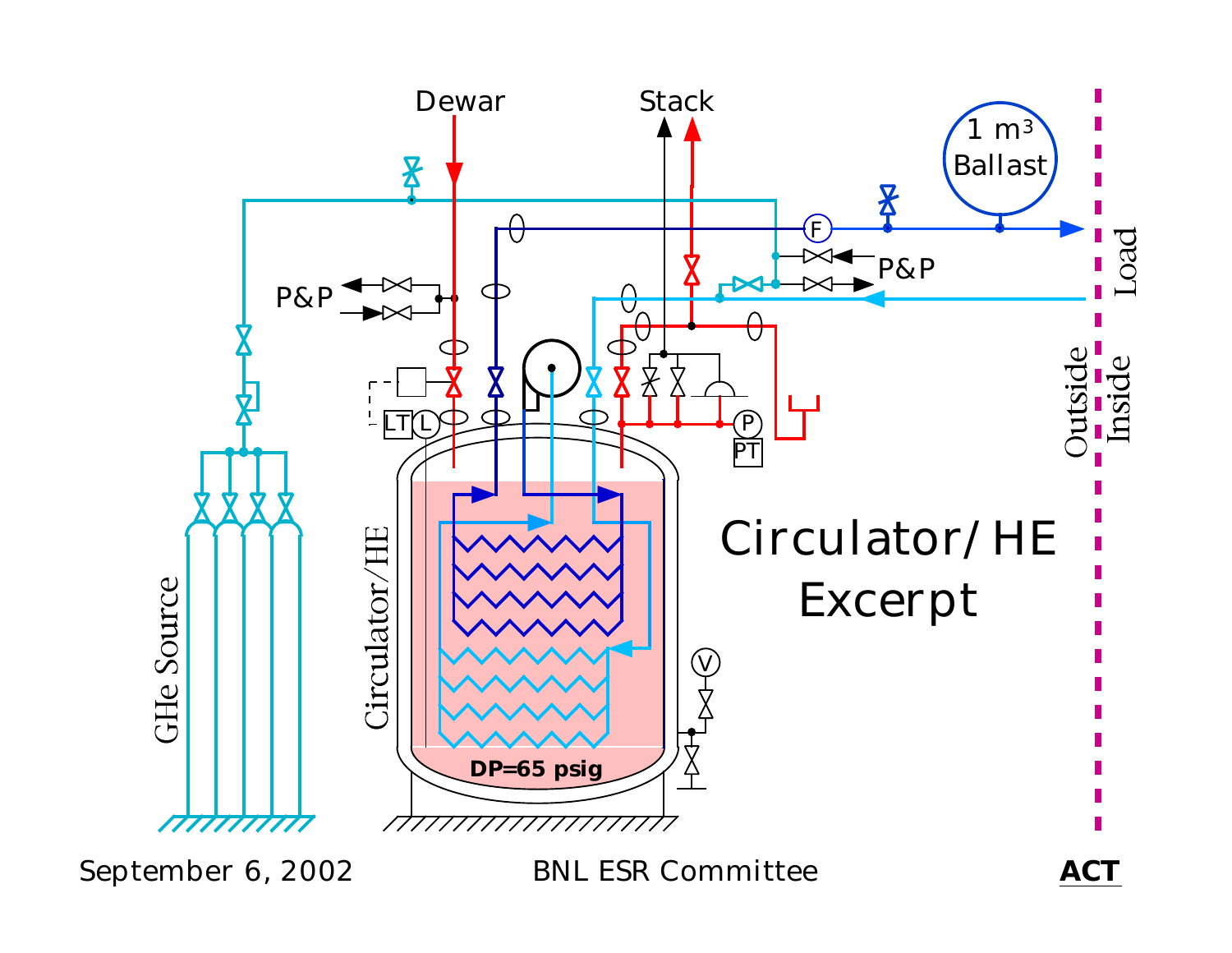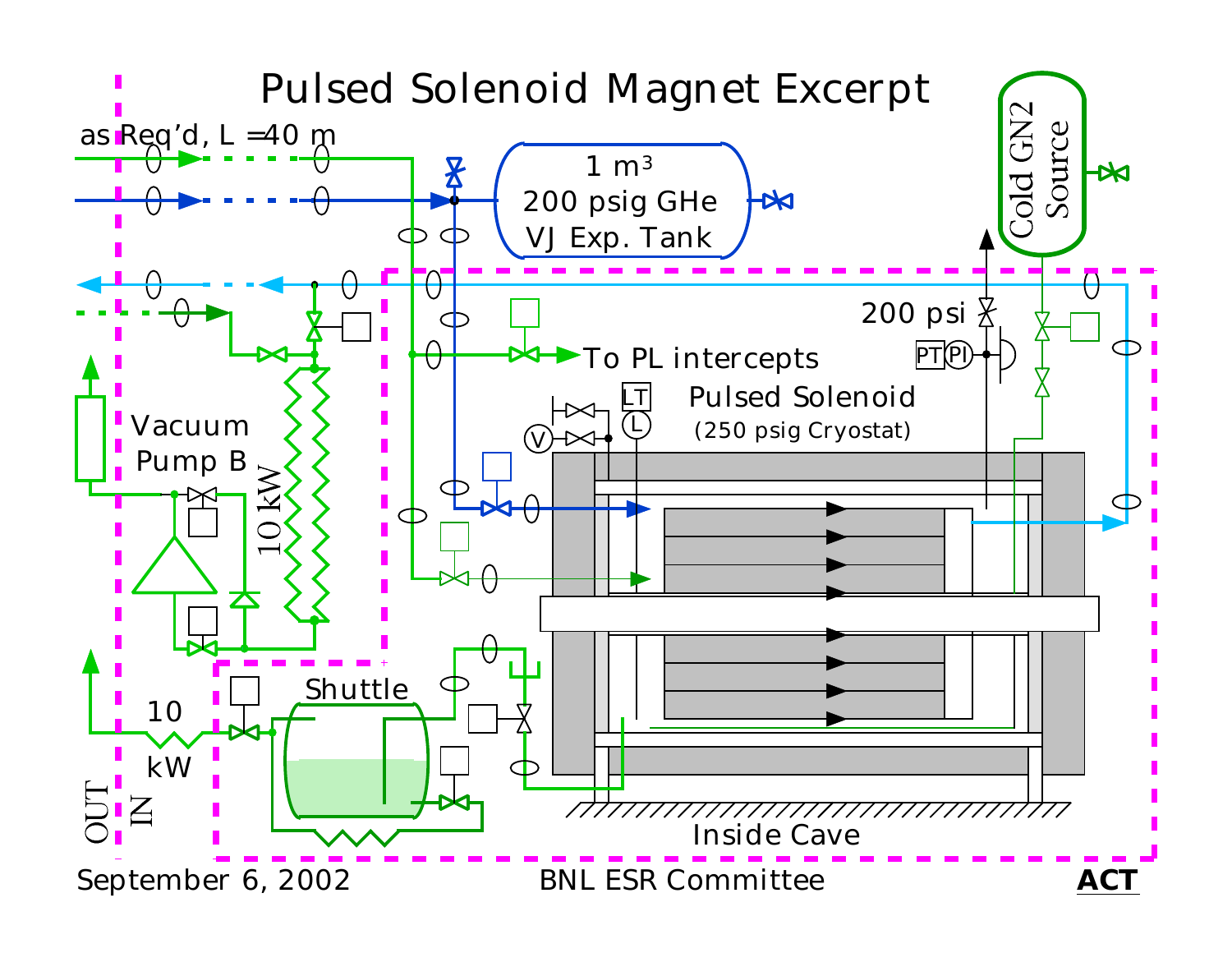